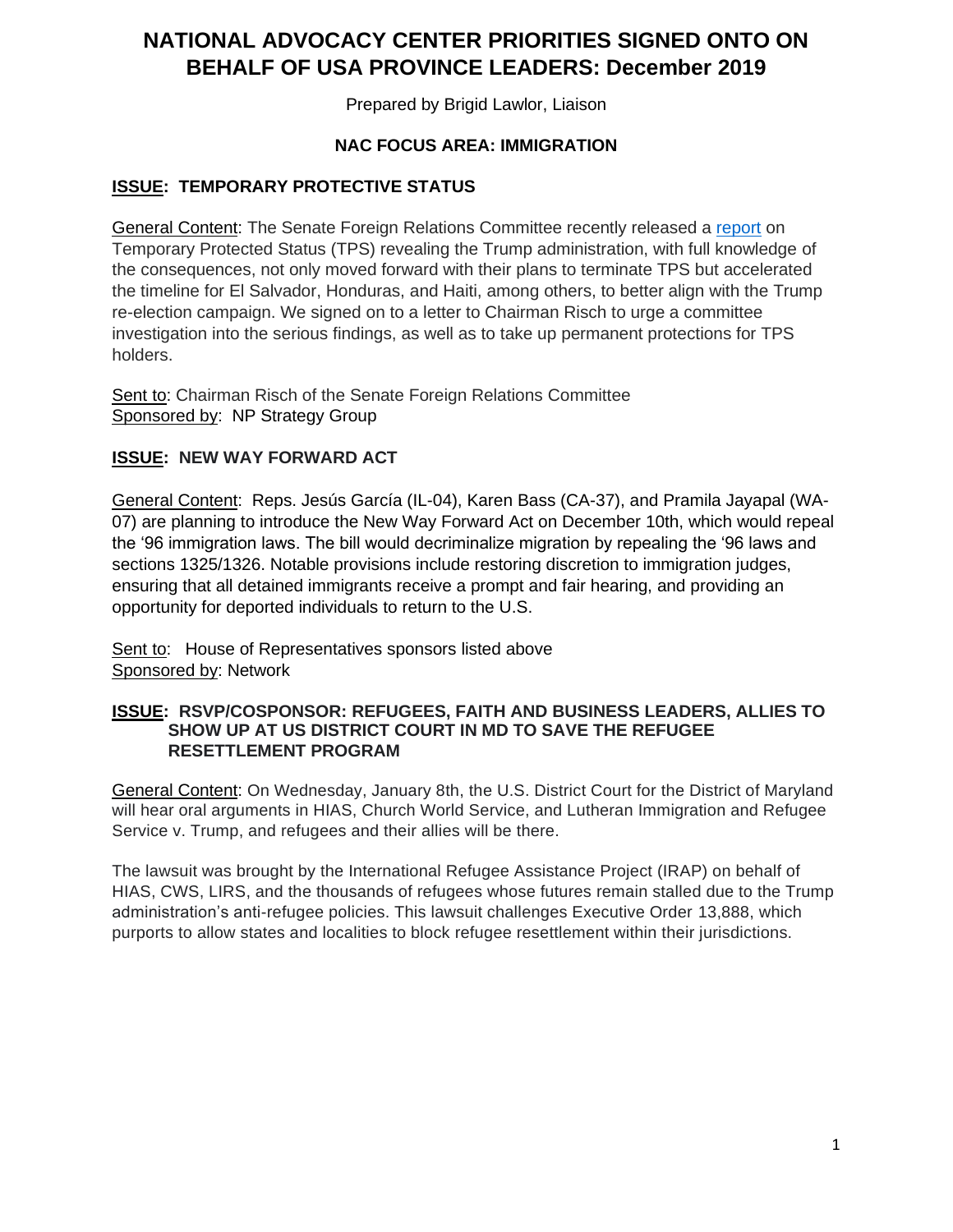If not blocked by the Court, this cruel and illegal EO will lead to the separation of refugee families and leave refugees, former refugees and U.S. citizens without access to critical supportive services. It will also allow the decision of an elected official to arbitrarily end a successful publicprivate partnership that has been invested in and built-up over decades, stripping congregations, volunteers, and community sponsors of their ability to welcome refugees and live out their faith callings.

Sent to: Various Media Outlets to promote a vigil outside the courthouse so as to support the refugees

Sponsored by: Franciscan Action Network

# **NAC FOCUS AREA: POVERTY**

# **ISSUE: S,2765 BIPARTISAN CONGRESSIONAL BUDGET REFORM ACT**

General Content: Letter expressed concern that it would change the budget resolution process and could have disastrous effects on mandatory funding for programs that are vital to the health and wellbeing of hundreds of millions of people in the U.S. Cuts to Medicaid, the Children's Health insurance Program Chip), Medicare, Supplemental Nutritional Assistance Program (SNAP), and supplemental Security Income.

It is likely to have other adverse impacts on families and to make recessions deeper and more frequent.

Sent to: Senate Sponsored by: Families USA

# **ISSUE: LETTER TO STRENGTHEN LOWER HEALTH CARE COSTS LHCC**

General Content: request that key provisions that improve health for women and families be included in the end of year health package. Collectively, our organizations work to improve the affordability of health care, expand access, and combat the maternal health crisis. The bipartisan, bicameral Lower Health Care Costs Act released by the Senate HELP Committee and the House Committee on Energy & Commerce will put an end to surprise medical billing and also includes important steps to improve maternal health.

Sent to: Senate Majority Leader Mitch McConnell, Minority Leader Chuck Schumer, House Speaker Nancy Pelosi, and House Minority Leader Kevin McCarthy Sponsored by: National Partnership for Women & Families